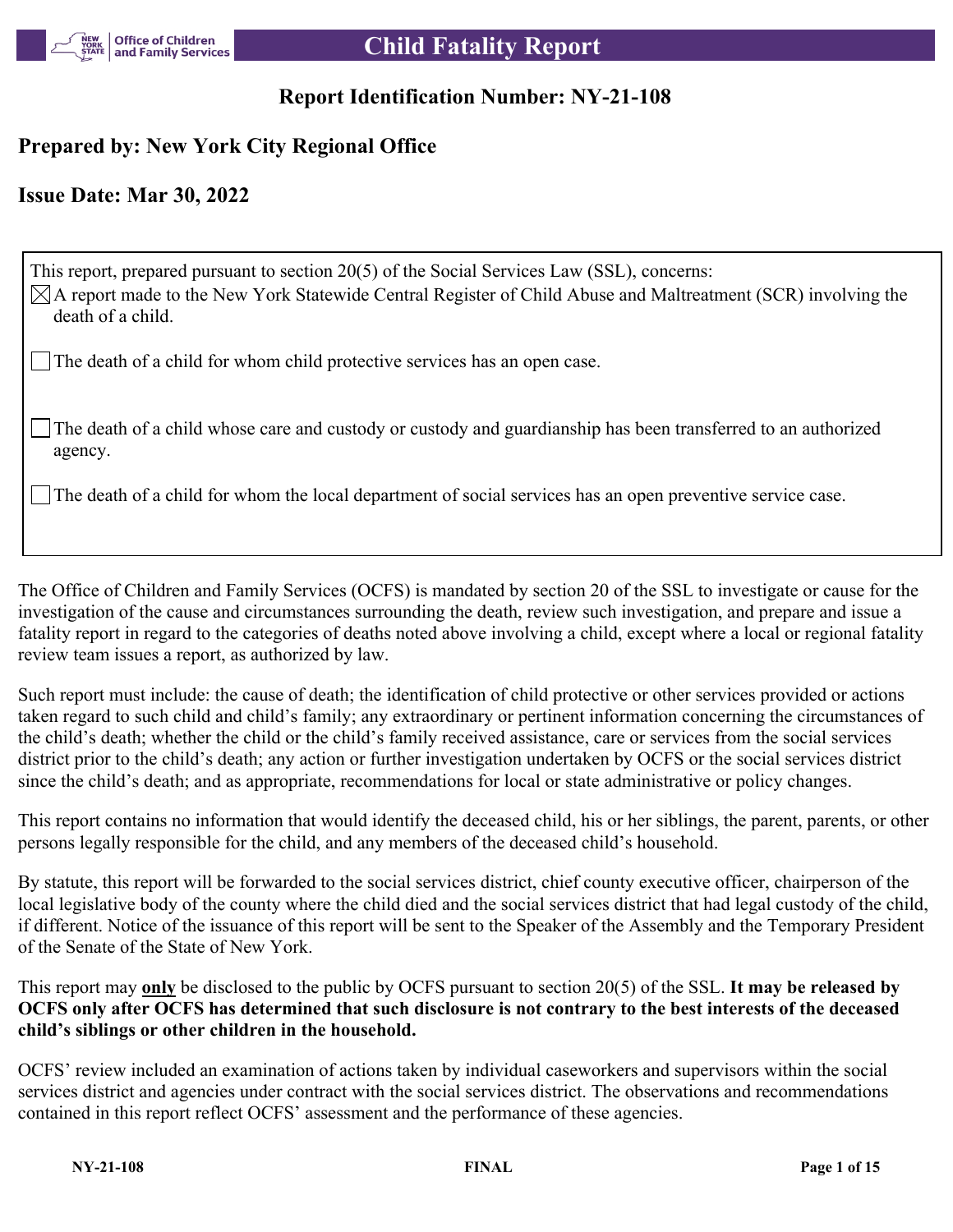

# **Abbreviations**

| <b>Relationships</b>                                 |                                                                       |                                       |  |  |  |
|------------------------------------------------------|-----------------------------------------------------------------------|---------------------------------------|--|--|--|
| <b>BM-Biological Mother</b>                          | SM-Subject Mother                                                     | SC-Subject Child                      |  |  |  |
| <b>BF-Biological Father</b>                          | SF-Subject Father                                                     | OC-Other Child                        |  |  |  |
| MGM-Maternal Grand Mother                            | <b>MGF-Maternal Grand Father</b>                                      | FF-Foster Father                      |  |  |  |
| PGM-Paternal Grand Mother                            | PGF-Paternal Grand Father                                             | DCP-Day Care Provider                 |  |  |  |
| MGGM-Maternal Great Grand Mother                     | MGGF-Maternal Great Grand Father                                      | PGGF-Paternal Great Grand Father      |  |  |  |
| PGGM-Paternal Great Grand Mother                     | MA/MU-Maternal Aunt/Maternal Uncle PA/PU-Paternal Aunt/Paternal Uncle |                                       |  |  |  |
| <b>FM-Foster Mother</b>                              | <b>SS-Surviving Sibling</b>                                           | <b>PS-Parent Sub</b>                  |  |  |  |
| CH/CHN-Child/Children                                | <b>OA-Other Adult</b>                                                 |                                       |  |  |  |
|                                                      | Contacts                                                              |                                       |  |  |  |
| <b>LE-Law Enforcement</b>                            | <b>CW-Case Worker</b>                                                 | CP-Case Planner                       |  |  |  |
| Dr.-Doctor                                           | ME-Medical Examiner                                                   | <b>EMS-Emergency Medical Services</b> |  |  |  |
| DC-Day Care                                          | FD-Fire Department                                                    | <b>BM-Biological Mother</b>           |  |  |  |
| <b>CPS-Child Protective Services</b>                 |                                                                       |                                       |  |  |  |
|                                                      | <b>Allegations</b>                                                    |                                       |  |  |  |
| <b>FX-Fractures</b>                                  | <b>II-Internal Injuries</b>                                           | L/B/W-Lacerations/Bruises/Welts       |  |  |  |
| S/D/S-Swelling/Dislocation/Sprains                   | C/T/S-Choking/Twisting/Shaking                                        | B/S-Burns/Scalding                    |  |  |  |
| P/Nx-Poisoning/ Noxious Substance                    | <b>XCP-Excessive Corporal Punishment</b>                              | PD/AM-Parent's Drug Alcohol Misuse    |  |  |  |
| CD/A-Child's Drug/Alcohol Use                        | <b>LMC-Lack of Medical Care</b>                                       | <b>EdN-Educational Neglect</b>        |  |  |  |
| <b>EN-Emotional Neglect</b>                          | <b>SA-Sexual Abuse</b>                                                | M/FTTH-Malnutrition/Failure-to-thrive |  |  |  |
| IF/C/S-Inadequate Food/ Clothing/<br>Shelter         | <b>IG-Inadequate Guardianship</b>                                     | LS-Lack of Supervision                |  |  |  |
| Ab-Abandonment                                       | OTH/COI-Other                                                         |                                       |  |  |  |
|                                                      | <b>Miscellaneous</b>                                                  |                                       |  |  |  |
| <b>IND-Indicated</b>                                 | UNF-Unfounded                                                         | SO-Sexual Offender                    |  |  |  |
| Sub-Substantiated                                    | Unsub-Unsubstantiated                                                 | <b>DV-Domestic Violence</b>           |  |  |  |
| LDSS-Local Department of Social                      | <b>ACS-Administration for Children's</b>                              | NYPD-New York City Police             |  |  |  |
| Service                                              | Services                                                              | Department                            |  |  |  |
| PPRS-Purchased Preventive<br>Rehabilitative Services | TANF-Temporary Assistance to Needy<br>Families                        | FC-Foster Care                        |  |  |  |
| MH-Mental Health                                     | <b>ER-Emergency Room</b>                                              | <b>COS-Court Ordered Services</b>     |  |  |  |
| <b>OP-Order of Protection</b>                        | <b>RAP-Risk Assessment Profile</b>                                    | FASP-Family Assessment Plan           |  |  |  |
| <b>FAR-Family Assessment Response</b>                | Hx-History                                                            | Tx-Treatment                          |  |  |  |
| <b>CAC-Child Advocacy Center</b>                     | PIP-Program Improvement Plan                                          | yo-year(s) old                        |  |  |  |
| <b>CPR-Cardiopulmonary Resuscitation</b>             | ASTO-Allowing Sex Abuse to Occur                                      |                                       |  |  |  |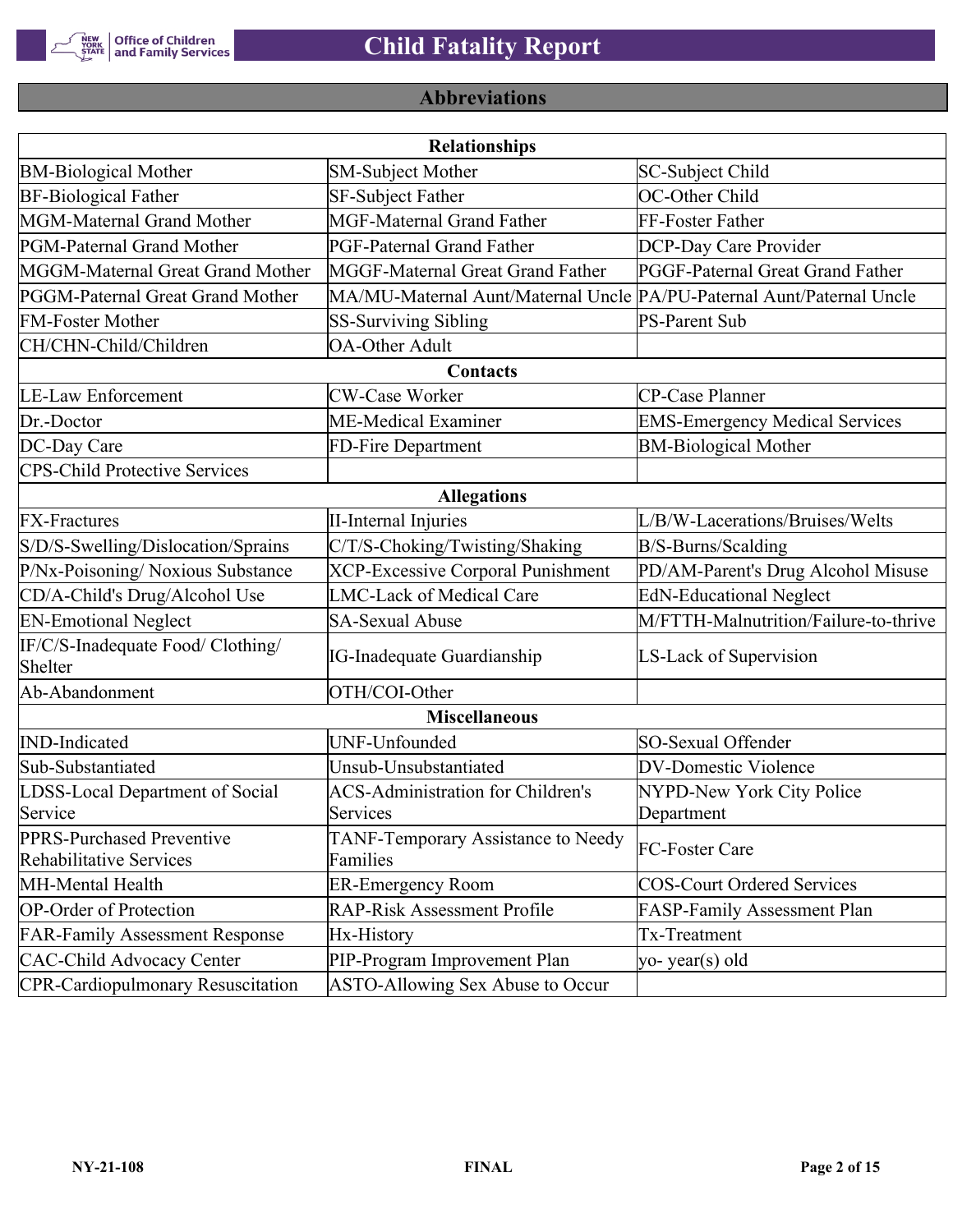

# **Case Information**

**Report Type:** Child Deceased **Jurisdiction:** New York **Date of Death:** 10/06/2021

**Age:** 1 year(s) **Gender:** Male **Initial Date OCFS Notified:** 10/06/2021

#### **Presenting Information**

The 10/6/21 SCR report alleged that on 10/6/21, the SM and SF were giving the SC a bath. The SM and SF left the SC unsupervised for an unknown amount of time. When the SM returned, the SC was unresponsive under water in the bathtub. The SM took the SC out of the bathtub and placed him on the floor. The SF entered the room and began CPR on the SC. The SM ran out into the hallway of the shelter where EMS technicians were already on scene for another matter. EMS called for additional units at 3:34 PM. They entered the room and the SC was on the floor about five feet from the bathroom, he was unresponsive and had no pulse. EMS took over CPR and transported the SC to the hospital. The SC was pronounced dead at 4:30 PM.

#### **Executive Summary**

The 1-year-old male subject child (SC) died on 10/6/21. As of 3/9/22, NYCRO had not received a copy of the ME's report.

At the time of the incident, the SC resided in a shelter with the SF, SM, the 3-yo and 4-month-old SSs. The SF was the father to the 4-month-old SS. The SF had three additional children from two prior relationships: a 10-yo male CH and 3 year-old female twins residing with their respective mothers.

ACS learned that the SM left the home to pick up the 3-yo child from school and when she arrived home, she saw feces on the bedding from the SC's diaper. The SM removed the diaper and put the SC in the bathtub. The SM told the 3-yo SS to go in the bathroom and play with the SC and keep him company. At about 3:15PM, she heard the 3-yo and SC screaming and playing while she cleaned the bed. The SM completed a few tasks then entered the bathroom and found the SC under water in the tub facing up. The SM picked up the SC who opened his eyes and then closed them. The SM screamed for help. The SF began CPR on the SC. The SM called 911 and while on the phone she saw an ambulance downstairs and ran to the technicians to ask for help. The technicians entered her home and took over CPR from the SF. The SC was transported to the hospital and pronounced dead.

On 10/7/21, ACS opened a service case and filed a pre-petition. The court granted a remand of the two SSs who resided in the home with a direct placement to the MGM contingent upon a home assessment. The judge ordered liberal visits with a resource who had been approved by ACS. No overnight visits could occur in the MGM's home. The pre-petition was dismissed on 10/13/21.

On 10/12/21, the Pathology Coordinator (PC) in the ME's Office stated there were no signs of trauma observed. There was some bruising observed which was most likely due to CPR being administered. The ME was awaiting the results of several tests before a definitive cause and manner of death could be provided.

On 10/13/21, a new Article Ten Neglect petition was filed in Family Court. Both SSs were placed in kinship foster care with the MGM. ACS informed the foster care agency the service plan for the SM and SF was parenting and individual therapy.

On 12/5/21, ACS unsubstantiated the DOA/Fatality allegation. However, the Investigation Conclusion Narrative reflected it was substantiated. The narratives also supported the substantiation. ACD documented the SM and SF created the environment that led to the death of the SC by putting him in the tub of water and asking the 3-yo SS to care for the SC.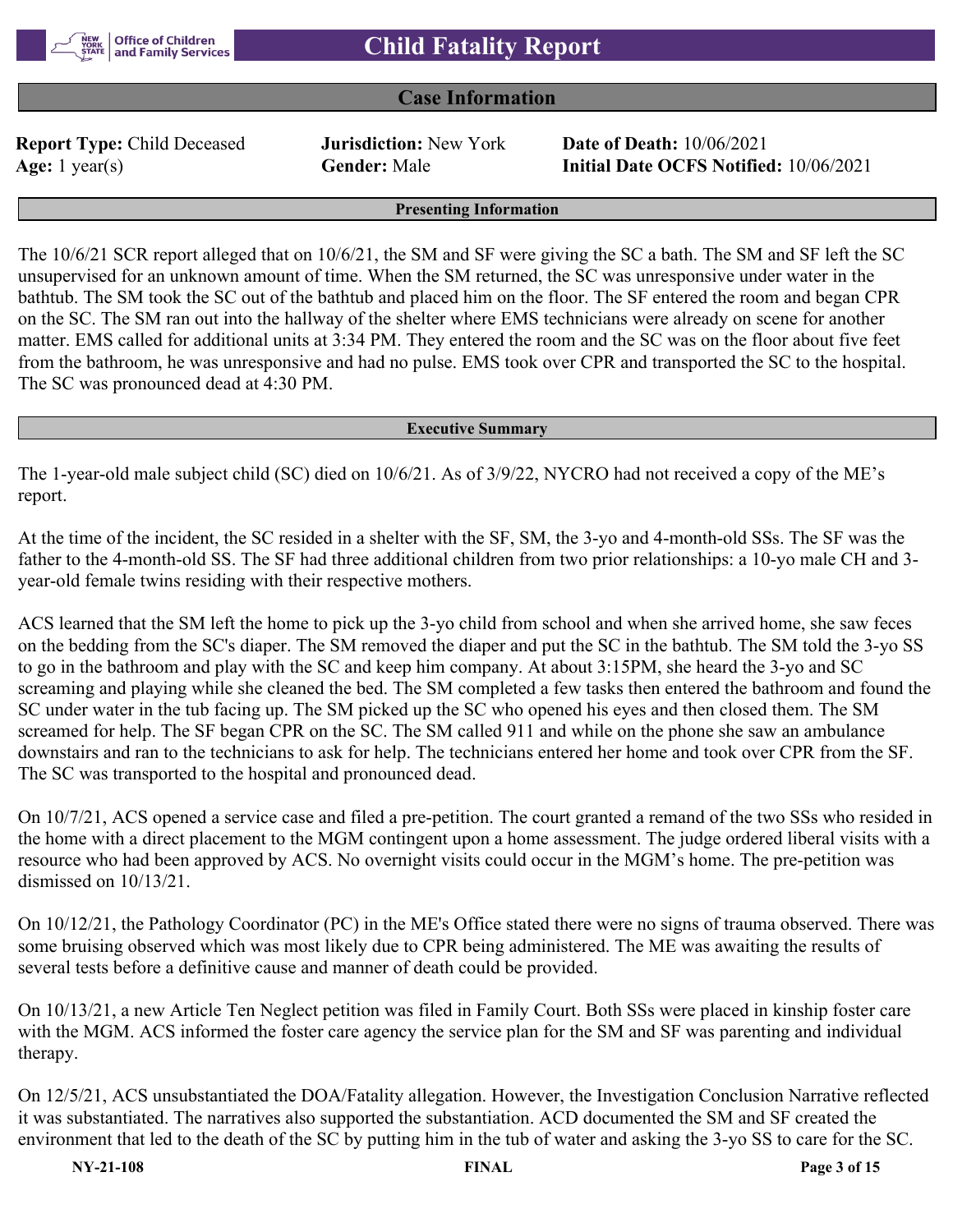

The SM said she left the SC in the tub while she cleaned the home. The SM was on the phone with a relative at the time the SC was alone in the tub. ACS also documented the SF knew and was present when the SM put the SC in the tub and asked the 3-yo to care for the SC. The SF admitted he was in the room but never checked the SC as he was "too busy" trying to put the 4-month-old to sleep.

ACS substantiated the allegations of IG and LS of the SC and 3-yo, and IG of the 4-month-old by the SM and SF. ACS documented the SM failed to provide adequate guardianship of the 3-yo by asking him to care for the SC in a tub of water. The 4-month-old was present and was derivatively in imminent risk or danger. The SF failed to provide adequate supervision of the SC

# **Findings Related to the CPS Investigation of the Fatality**

#### **Safety Assessment:**

| Was sufficient information gathered to make the decision recorded on<br>$\bullet$<br>the:                                                                                |                                                                              |
|--------------------------------------------------------------------------------------------------------------------------------------------------------------------------|------------------------------------------------------------------------------|
| <b>Approved Initial Safety Assessment?</b><br>$\circ$                                                                                                                    | Yes                                                                          |
| Safety assessment due at the time of determination?<br>$\circ$                                                                                                           | Yes                                                                          |
| Was the safety decision on the approved Initial Safety Assessment<br>٠<br>appropriate?                                                                                   | Yes                                                                          |
| <b>Determination:</b>                                                                                                                                                    |                                                                              |
| Was sufficient information gathered to make determination(s) for all<br>$\bullet$<br>allegations as well as any others identified in the course of the<br>investigation? | Yes, sufficient information was<br>gathered to determine all<br>allegations. |
| Was the determination made by the district to unfound or indicate<br>$\bullet$<br>appropriate?                                                                           | Yes                                                                          |
| <b>Explain:</b>                                                                                                                                                          |                                                                              |
| Sufficient information was gathered to make a determination for all allegations on the intake report.                                                                    |                                                                              |
| Was the decision to close the case appropriate?                                                                                                                          | N/A                                                                          |
| Was casework activity commensurate with appropriate and relevant statutory Yes<br>or regulatory requirements?                                                            |                                                                              |
| Was there sufficient documentation of supervisory consultation?                                                                                                          | Yes, the case record has detail of the<br>consultation.                      |
| Explain:                                                                                                                                                                 |                                                                              |

On 10/7/21, ACS opened a service case.

**Required Actions Related to the Fatality**

### Are there Required Actions related to the compliance issue(s)?  $\boxtimes$  Yes  $\Box$  No

| Issue | Review<br>.<br>. .<br>VISO.<br>эн эшэе |
|-------|----------------------------------------|
|       |                                        |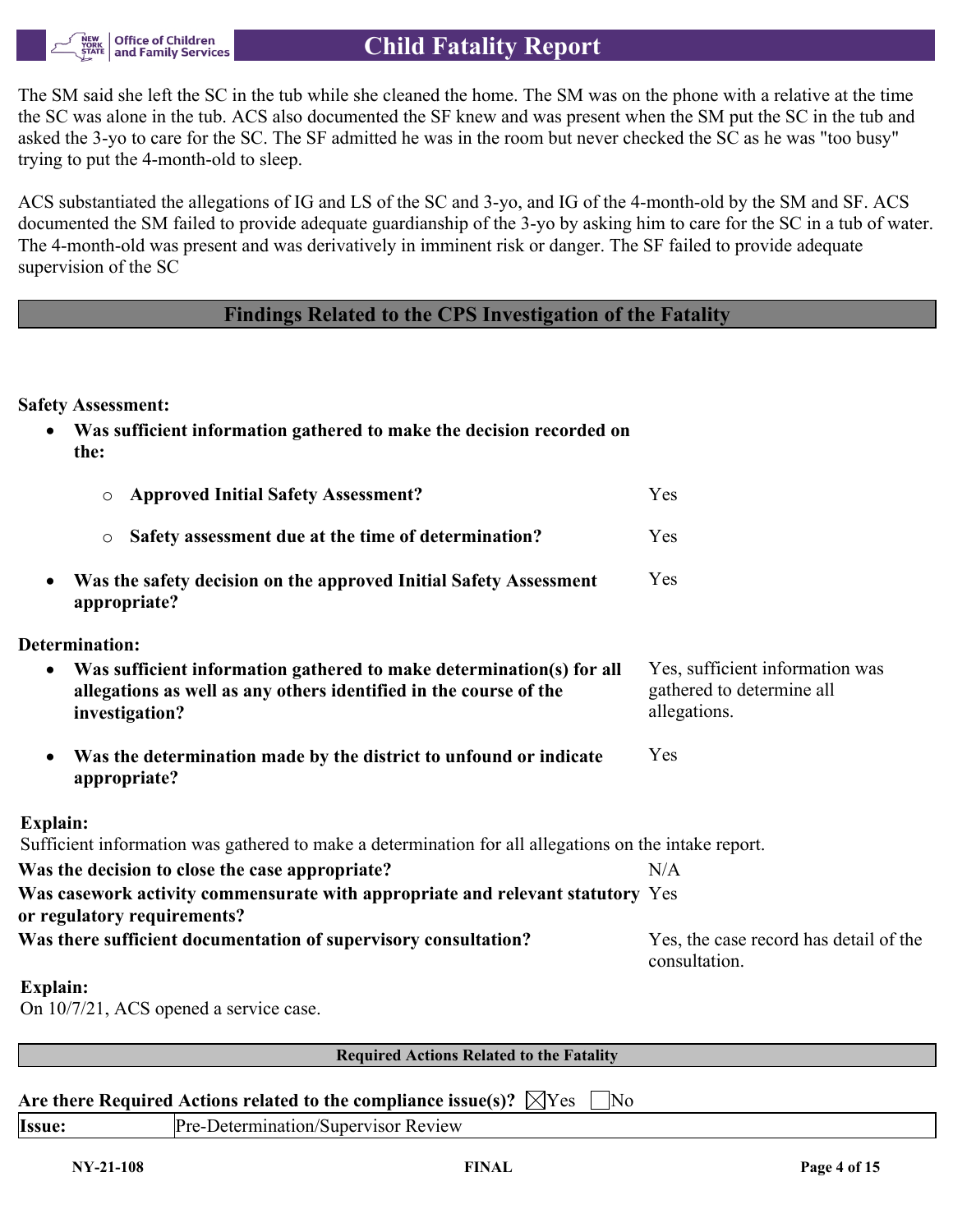**THEW**<br>YORK Office of Children<br>STATE and Family Services

# **Child Fatality Report**

| Summary:         | The Allegation Information of the CPS Investigation Summary of the 10/6/21 fatality report reflected<br>that the allegation of DOA/Fatality was Unsub. However, the Investigation Conclusion Narrative<br>reflected that the allegation of DOA/Fatality was Sub.                                                                |
|------------------|---------------------------------------------------------------------------------------------------------------------------------------------------------------------------------------------------------------------------------------------------------------------------------------------------------------------------------|
| Legal Reference: | 18 NYCRR 432.2(b)(3)(v)                                                                                                                                                                                                                                                                                                         |
| Action:          | ACS must submit a PIP within 45 days that identifies the action the agency has taken or will take to<br>address the citations identified in the fatality report. ACS must meet with the staff involved with this<br>fatality investigation and inform NYCRO of the date of the meeting, who attended and what was<br>discussed. |
|                  |                                                                                                                                                                                                                                                                                                                                 |
| Issue:           | Adequacy of Risk Assessment Profile (RAP)                                                                                                                                                                                                                                                                                       |
| Summary:         | The RAP was inadequate. The RAP reflected that there was no unstable housing or no housing. The<br>documentation reflected the family resided in a shelter.                                                                                                                                                                     |
| Legal Reference: | 18 NYCRR 432.2(d)                                                                                                                                                                                                                                                                                                               |
| Action:          | ACS must submit a PIP within 45 days that identifies the action the agency has taken or will take to<br>address the citations identified in the fatality report. ACS must meet with the staff involved with this<br>fatality investigation and inform NYCRO of the date of the meeting, who attended and what was<br>discussed. |

# **Fatality-Related Information and Investigative Activities**

|                                                                        | <b>Incident Information</b> |                         |                            |
|------------------------------------------------------------------------|-----------------------------|-------------------------|----------------------------|
| <b>Date of Death: 10/06/2021</b>                                       |                             | Time of Death: 04:32 PM |                            |
| Time of fatal incident, if different than time of death:               |                             |                         | 03:00 PM                   |
| County where fatality incident occurred:                               |                             |                         | New York                   |
| Was 911 or local emergency number called?                              |                             |                         | N <sub>0</sub>             |
| Did EMS respond to the scene?                                          |                             |                         | Yes                        |
| At time of incident leading to death, had child used alcohol or drugs? |                             |                         | N/A                        |
| Child's activity at time of incident:                                  |                             |                         |                            |
| Sleeping                                                               | Working                     |                         | Driving / Vehicle occupant |
| Playing                                                                | Eating                      | Unknown                 |                            |
| Other: In the bathtub                                                  |                             |                         |                            |
| Did child have supervision at time of incident leading to death? Yes   |                             |                         |                            |
| At time of incident was supervisor impaired? Not impaired.             |                             |                         |                            |
| At time of incident supervisor was:                                    |                             |                         |                            |
| $\boxtimes$ Distracted                                                 |                             | Absent                  |                            |
| Asleep                                                                 |                             | Other:                  |                            |
| Total number of deaths at incident event:                              |                             |                         |                            |
| Children ages 0-18: 1                                                  |                             |                         |                            |
| Adults: 0                                                              |                             |                         |                            |
| <b>NY-21-108</b>                                                       | <b>FINAL</b>                |                         | Page 5 of 15               |

 $\mathbb{R}^2$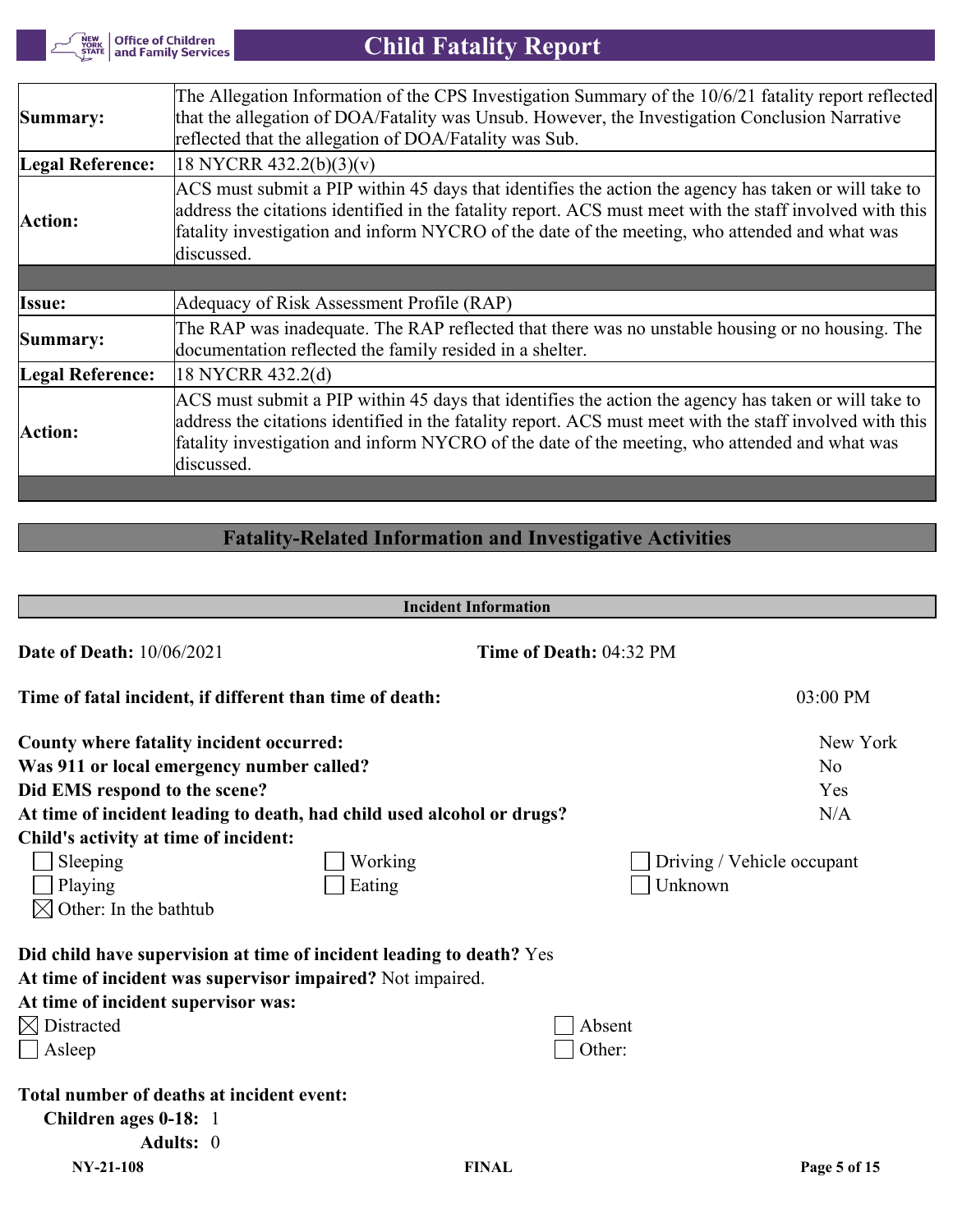

#### **Household Composition at time of Fatality**

| <b>Household</b>           | Relationship   | Role                | Gender | Age                              |
|----------------------------|----------------|---------------------|--------|----------------------------------|
| Deceased Child's Household | Deceased Child | Alleged Victim      | Male   | Year(s)                          |
| Deceased Child's Household | Father         | Alleged Perpetrator | Male   | $32$ Year(s)                     |
| Deceased Child's Household | Mother         | Alleged Perpetrator | Female | $23$ Year(s)                     |
| Deceased Child's Household | Sibling        | Alleged Victim      | Male   | $\beta$ Year(s)                  |
| Deceased Child's Household | Sibling        | Alleged Victim      | Male   | $\vert 4 \text{ Month}(s) \vert$ |

#### **LDSS Response**

On 10/6/21, the emergency room Dr. told ACS the SC arrived at the hospital and was pronounced dead at 4:32PM. When the SC arrived, he was in cardiac arrest.

On 10/6/21, EMS reported being at the building for a different family initially. The SM was observed running through the hall stating the SC was not breathing. When they went to the family's unit, EMS found the SF performing CPR.

ACS interviewed the SM and SF on 10/6/21. The SM stated she left the home at 2:15PM to pick up the 3-yo SS from school and returned home at about 2:31PM. The SF said the SM came home and saw feces in the bed, and she ran the tub to clean the SC. The SM said she placed the SC in the tub while the water ran, and she went to get a cup of water to clean the bed. The SC was in the tub and the water was still running. The 3-yo SS was in the room getting undressed. The SM said she returned to the bathroom to turn the water off and returned to clean the bed. A few minutes later when she returned to the bathroom she observed the child under water in the tub. The SM said she screamed, picked up the SC, and brought him out of the tub.

The SF said he took the SC from the SM, placed him on the bed, and checked for a pulse. When he did not feel a pulse, he placed the SC on the floor and began CPR. The SM called 911 and while she was on the phone she noticed there was an EMS ambulance outside. The SM ran to the ambulance for assistance while he continued CPR on the child. When the technicians arrived, they resumed CPR then transported the SC to the hospital. The SF said the water was about four inches high in the tub.

The MGM denied clinical health concerns for the SM and denied there was any substance abuse. Later, the MGM informed ACS she wanted to be a resource for the SSs.

On 10/6/21, the 3-yo told ACS he was with the SC who was sitting in the water and then he made a wave motion going under the water with his hand to state that he slipped under the water and then he saw the SC was sleeping under the water. He said he did not tell the SM and SF. ACS assessed that the SSs were in imminent danger if they were to remain in the care of the SM and SF. ACS placed the SSs in protective custody.

On 10/7/21, the MA stated she spoke with the SM ten minutes prior to the incident. Twenty minutes later, the SM called her to tell her the SC was not breathing, and they were on their way to the hospital.

On 10/7/21, ACS saw the children in the lobby of their building. The mother would not permit ACS in her home. The mother said her only concern was the SF did not visit the twins consistently.

On 10/7/21, the mother of the 10-yo said the SF did not know where she and the CH resided and would like to keep it that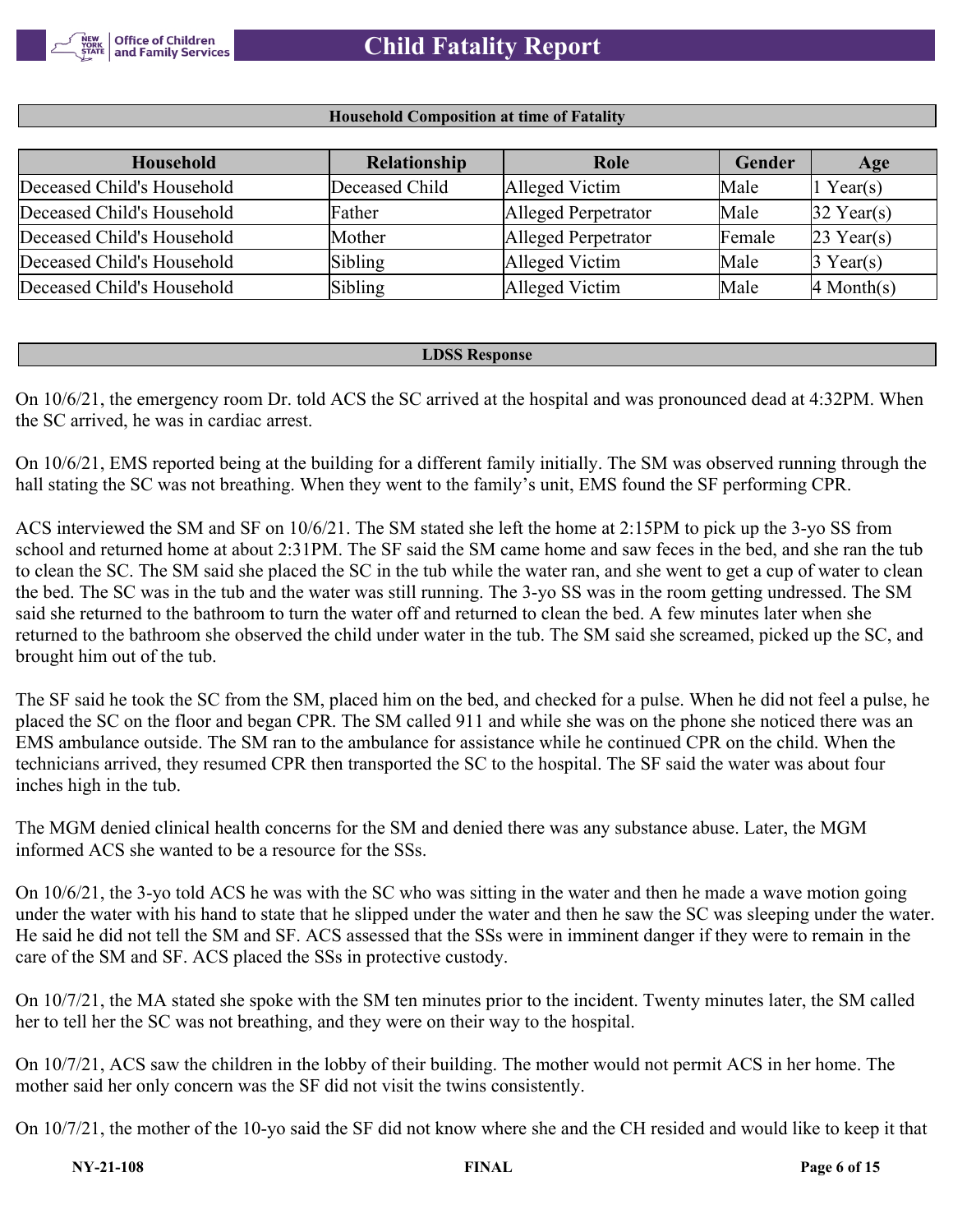

way. ACS attempted subsequent video conference contacts but was unsuccessful.

On 10/7/21, the shelter case manager (CM) said she was assisting the family to locate housing. The CM told ACS the SM was very compliant with the policies and regulations of the shelter. The SM was very attentive to the CHN, and was always with them.

On 10/8/21, ACS spoke with the SF at the MGM's home. The SF and SM declined to discuss the incident on the advice of their attorneys. The SF and SM denied drug and/or alcohol use. ACS saw the SSs and assessed them to fine.

On 10/12/21, the Pathology Coordinator (PC) in the ME's office stated there were no signs of trauma observed. There was some bruising observed which was most likely due to CPR being administered. The ME was awaiting the results of several tests.

#### **Official Manner and Cause of Death**

**Official Manner:** Pending **Primary Cause of Death:** Pending **Person Declaring Official Manner and Cause of Death:** Medical Examiner

#### **Multidisciplinary Investigation/Review**

**SCR Fatality Report Summary**

**Was the fatality investigation conducted by a Multidisciplinary Team (MDT)?**Yes

**Was the fatality referred to an OCFS approved Child Fatality Review Team?**No

**Comments:** There is no OCFS approved Child Fatality Review Team in NYC.

| <b>Alleged Victim(s)</b>                       | <b>Alleged Perpetrator(s)</b>          | Allegation(s)              | <b>Allegation</b><br><b>Outcome</b> |
|------------------------------------------------|----------------------------------------|----------------------------|-------------------------------------|
| 059792 - Deceased Child, Male, 1<br>Yrs        | 059793 - Mother, Female, 23<br>Year(s) | DOA / Fatality             | Unsubstantiated                     |
| 059792 - Deceased Child, Male, 1<br><b>Yrs</b> | 059793 - Mother, Female, 23<br>Year(s) | Inadequate<br>Guardianship | Substantiated                       |
| 059792 - Deceased Child, Male, 1<br><b>Yrs</b> | 059793 - Mother, Female, 23<br>Year(s) | Lack of Supervision        | Substantiated                       |
| 059792 - Deceased Child, Male, 1<br><b>Yrs</b> | 059794 - Father, Male, 32 Year(s)      | DOA / Fatality             | Unsubstantiated                     |
| 059792 - Deceased Child, Male, 1<br>Yrs        | $ 059794$ - Father, Male, 32 Year(s)   | Inadequate<br>Guardianship | Substantiated                       |
| 059792 - Deceased Child, Male, 1<br>Yrs        | $ 059794 - Father$ , Male, 32 Year(s)  | Lack of Supervision        | Substantiated                       |
| $ 059795 - Sibling, Male, 4 Month(s) $         | 059793 - Mother, Female, 23<br>Year(s) | Inadequate<br>Guardianship | Substantiated                       |
| $ 059795 - Sibling, Male, 4 Month(s) $         | $ 059794 - Father$ , Male, 32 Year(s)  | Inadequate<br>Guardianship | Substantiated                       |
| $ 059796 - Sibling, Male, 3 Year(s) $          | 059793 - Mother, Female, 23<br>Year(s) | Inadequate<br>Guardianship | Substantiated                       |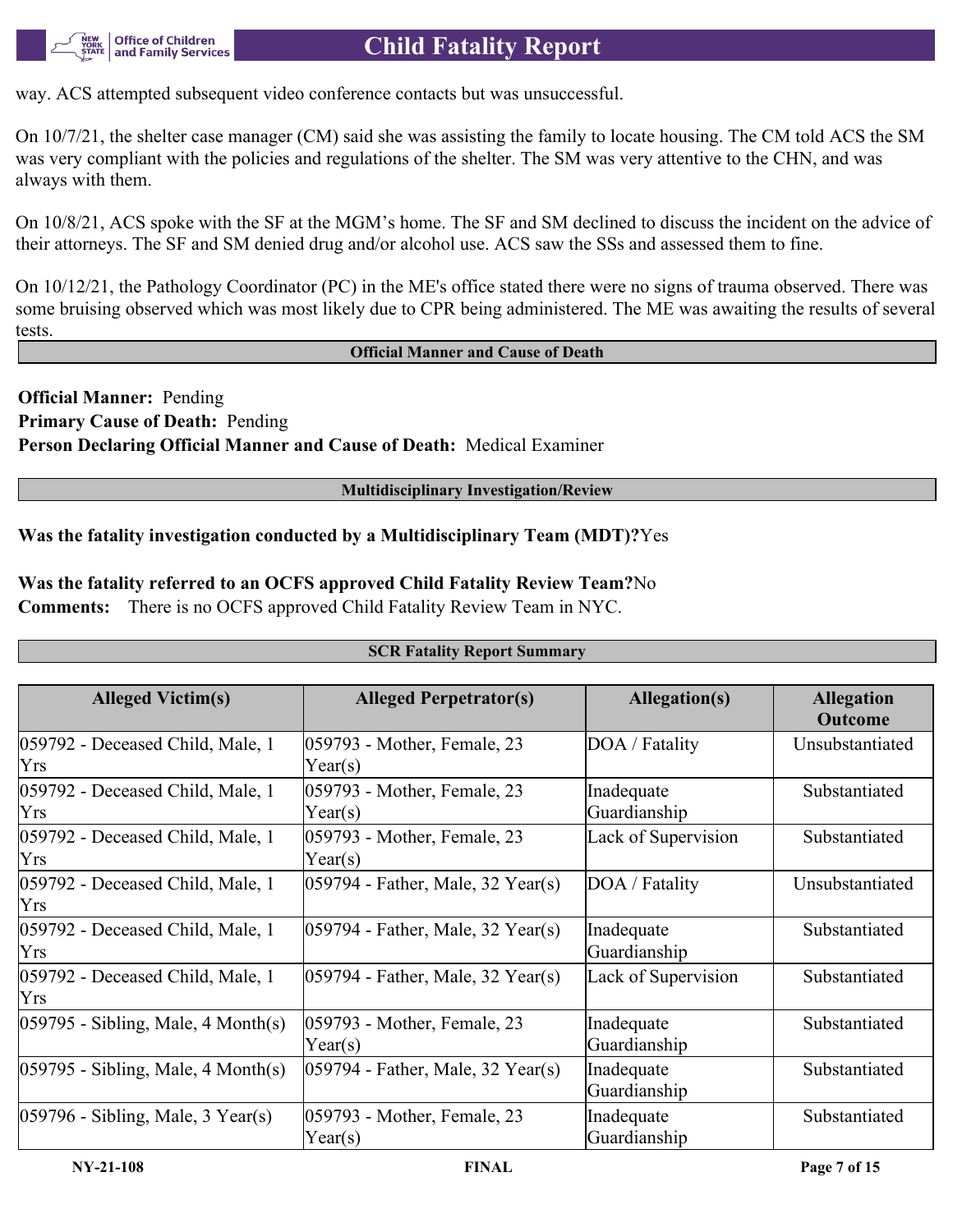

| $ 059796 - Sibling, Male, 3 Year(s) $ | [059793 - Mother, Female, 23                                | Lack of Supervision | Substantiated |
|---------------------------------------|-------------------------------------------------------------|---------------------|---------------|
|                                       | Year(s)                                                     |                     |               |
| $ 059796 - Sibling, Male, 3 Year(s) $ | $ 059794 - \text{Father}, \text{Male}, 32 \text{ Year}(s) $ | Inadequate          | Substantiated |
|                                       |                                                             | Guardianship        |               |
| $ 059796 - Sibling, Male, 3 Year(s) $ | $ 059794 - Father$ , Male, 32 Year(s)                       | Lack of Supervision | Substantiated |

#### **CPS Fatality Casework/Investigative Activities**

|                                                                                                                                                                           | Yes         | $\bf No$ | N/A         | <b>Unable to</b><br><b>Determine</b> |
|---------------------------------------------------------------------------------------------------------------------------------------------------------------------------|-------------|----------|-------------|--------------------------------------|
| All children observed?                                                                                                                                                    | $\boxtimes$ |          |             |                                      |
| When appropriate, children were interviewed?                                                                                                                              | $\boxtimes$ |          |             |                                      |
| Alleged subject(s) interviewed face-to-face?                                                                                                                              | $\boxtimes$ |          |             |                                      |
| All 'other persons named' interviewed face-to-face?                                                                                                                       |             |          | $\boxtimes$ |                                      |
| Contact with source?                                                                                                                                                      | $\boxtimes$ |          |             |                                      |
| All appropriate Collaterals contacted?                                                                                                                                    | $\boxtimes$ |          |             |                                      |
| Was a death-scene investigation performed?                                                                                                                                | $\times$    |          |             |                                      |
| Was there discussion with all parties (youth, other household members,<br>and staff) who were present that day (if nonverbal, observation and<br>comments in case notes)? | $\boxtimes$ |          |             |                                      |
| Coordination of investigation with law enforcement?                                                                                                                       | $\boxtimes$ |          |             |                                      |
| Was there timely entry of progress notes and other required<br>documentation?                                                                                             | $\boxtimes$ |          |             |                                      |

# **Fatality Safety Assessment Activities**

|                                                                                                                                                 | <b>Yes</b>  | $\bf No$    | N/A | <b>Unable to</b><br><b>Determine</b> |
|-------------------------------------------------------------------------------------------------------------------------------------------------|-------------|-------------|-----|--------------------------------------|
| Were there any surviving siblings or other children in the household?                                                                           | $\boxtimes$ |             |     |                                      |
| Was there an adequate assessment of impending or immediate danger to surviving siblings/other children in the<br>household named in the report: |             |             |     |                                      |
| Within 24 hours?                                                                                                                                | $\boxtimes$ |             |     |                                      |
| At 7 days?                                                                                                                                      | $\boxtimes$ |             |     |                                      |
| At 30 days?                                                                                                                                     | $\boxtimes$ |             |     |                                      |
| Was there an approved Initial Safety Assessment for all surviving<br>siblings/ other children in the household within 24 hours?                 | $\boxtimes$ |             |     |                                      |
| Are there any safety issues that need to be referred back to the local<br>district?                                                             |             | $\boxtimes$ |     |                                      |

| When safety factors were present that placed the surviving siblings/other  <br>children in the household in impending or immediate danger of serious | $\sum$ |  |  |  |  |
|------------------------------------------------------------------------------------------------------------------------------------------------------|--------|--|--|--|--|
|------------------------------------------------------------------------------------------------------------------------------------------------------|--------|--|--|--|--|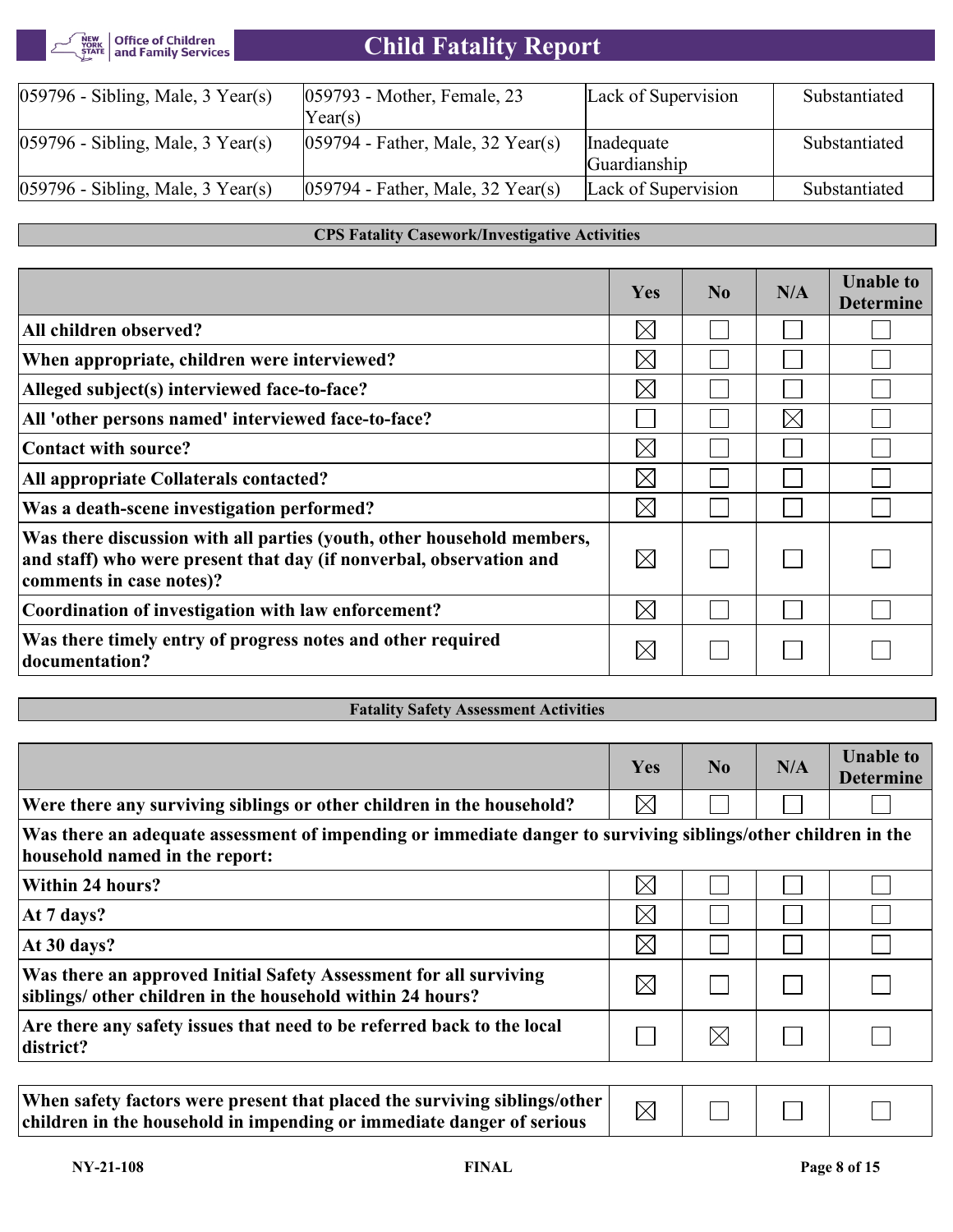

| harm, were the safety interventions, including parent/caretaker actions |  |  |
|-------------------------------------------------------------------------|--|--|
| adequate?                                                               |  |  |

#### **Fatality Risk Assessment / Risk Assessment Profile**

|                                                                                                                                                             | Yes         | N <sub>0</sub> | N/A | <b>Unable to</b><br><b>Determine</b> |
|-------------------------------------------------------------------------------------------------------------------------------------------------------------|-------------|----------------|-----|--------------------------------------|
| Was the risk assessment/RAP adequate in this case?                                                                                                          |             | $\times$       |     |                                      |
| During the course of the investigation, was sufficient information<br>gathered to assess risk to all surviving siblings/other children in the<br>household? | $\boxtimes$ |                |     |                                      |
| Was there an adequate assessment of the family's need for services?                                                                                         | $\boxtimes$ |                |     |                                      |
| Did the protective factors in this case require the LDSS to file a petition<br>in Family Court at any time during or after the investigation?               | $\boxtimes$ |                |     |                                      |
| Were appropriate/needed services offered in this case                                                                                                       | $\rtimes$   |                |     |                                      |
| <b>Explain:</b><br>Sufficient information was gathered to assess risk to all surviving children in the household.                                           |             |                |     |                                      |

#### **Placement Activities in Response to the Fatality Investigation**

|                                                                                                                                                                                                       | Yes         | N <sub>0</sub> | N/A | <b>Unable to</b><br><b>Determine</b> |
|-------------------------------------------------------------------------------------------------------------------------------------------------------------------------------------------------------|-------------|----------------|-----|--------------------------------------|
| Did the safety factors in the case show the need for the surviving<br>siblings/other children in the household be removed or placed in foster<br>care at any time during this fatality investigation? | $\boxtimes$ |                |     |                                      |
| Were there surviving children in the household that were removed either<br>as a result of this fatality report / investigation or for reasons unrelated<br>to this fatality?                          | $\boxtimes$ |                |     |                                      |
| If Yes, court ordered?                                                                                                                                                                                | $\times$    |                |     |                                      |

## **Explain as necessary:**

On 10/6/21, the SSs were removed from the care of the SM and SF. On 10/13/21, an Article Ten Neglect petition was filed in family court. A remand was granted for the SSs. The two SSs were placed in kinship foster care with the MGM.

# **Legal Activity Related to the Fatality**

|  |  | Was there legal activity as a result of the fatality investigation? |  |
|--|--|---------------------------------------------------------------------|--|
|  |  |                                                                     |  |

 $\Box$ Family Court  $\Box$ Criminal Court  $\Box$ Order of Protection

| <b>Family Court Petition Type: FCA Article 10 - CPS</b> |                                                       |                                 |  |
|---------------------------------------------------------|-------------------------------------------------------|---------------------------------|--|
|                                                         | Date Filed:   Fact Finding Description:               | <b>Disposition Description:</b> |  |
| 10/13/2021                                              | There was not a fact finding                          | There was not a disposition     |  |
|                                                         | <b>Respondent:</b> $(059793$ Mother Female 23 Year(s) |                                 |  |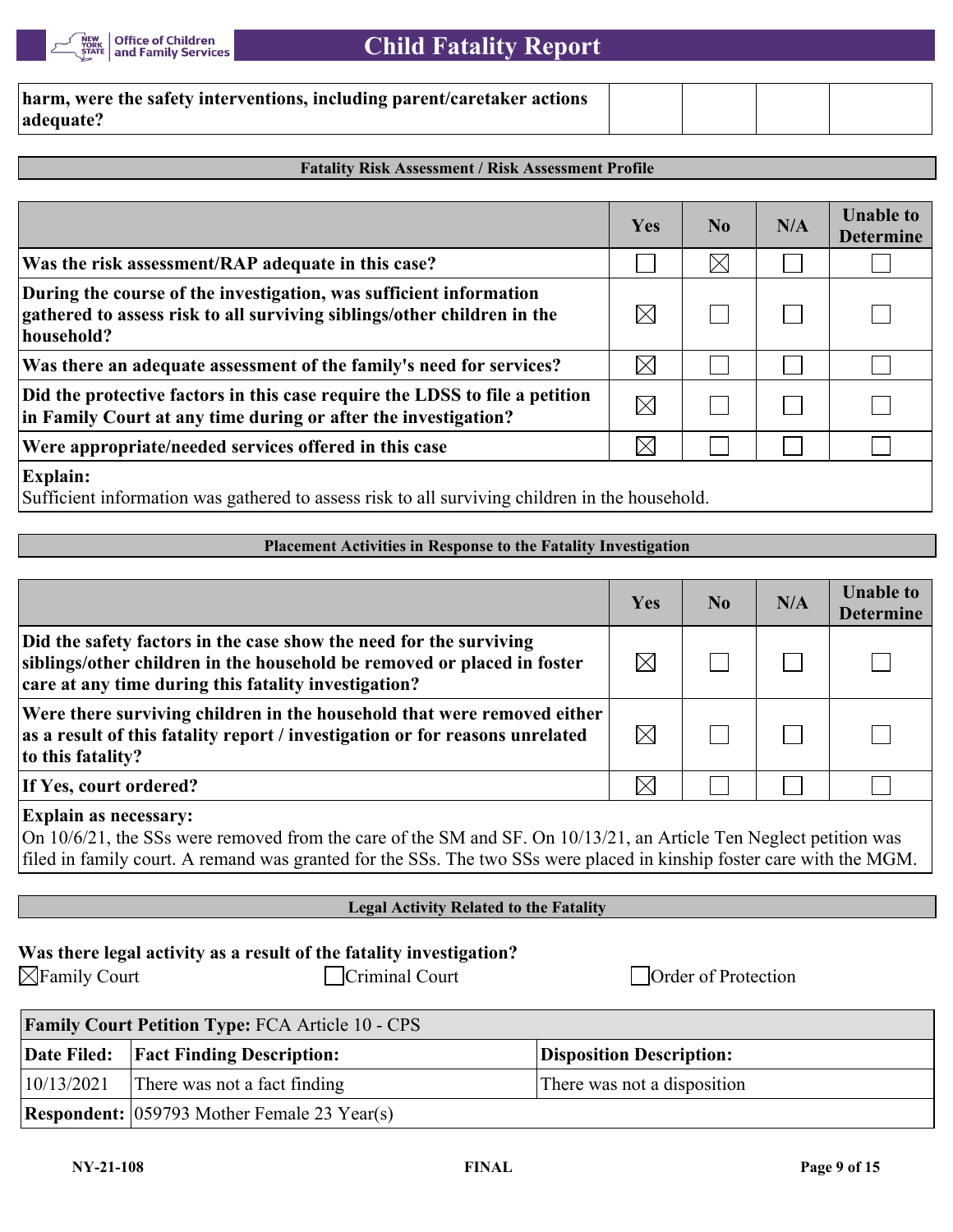

**Comments:**  $\vert$ On 10/13/21, ACS filed an Article Ten Neglect petition in Family Court naming the SM and SF as respondents. The SSs were placed in kinship foster care with the MGM.

### **Have any Orders of Protection been issued?** No

#### **Services Provided to the Family in Response to the Fatality**

| <b>Services</b>                      | <b>Provided</b><br><b>After</b><br>Death | Offered,<br>but<br><b>Refused</b> | Offered,<br><b>Unknown</b><br>if Used | <b>Not</b><br><b>Offered</b> | <b>Needed</b><br>but<br>Unavailable | N/A         | <b>CDR</b><br><b>Lead to</b><br><b>Referral</b> |
|--------------------------------------|------------------------------------------|-----------------------------------|---------------------------------------|------------------------------|-------------------------------------|-------------|-------------------------------------------------|
| <b>Bereavement counseling</b>        |                                          |                                   | $\boxtimes$                           |                              |                                     |             |                                                 |
| <b>Economic support</b>              |                                          |                                   |                                       |                              |                                     | $\boxtimes$ |                                                 |
| <b>Funeral arrangements</b>          |                                          |                                   |                                       |                              | $\boxtimes$                         |             |                                                 |
| <b>Housing assistance</b>            |                                          |                                   |                                       |                              |                                     | $\boxtimes$ |                                                 |
| <b>Mental health services</b>        |                                          |                                   |                                       |                              |                                     | $\boxtimes$ |                                                 |
| <b>Foster care</b>                   | $\boxtimes$                              |                                   |                                       |                              |                                     |             |                                                 |
| <b>Health care</b>                   |                                          |                                   |                                       |                              |                                     | $\boxtimes$ |                                                 |
| <b>Legal services</b>                |                                          |                                   |                                       |                              |                                     | $\boxtimes$ |                                                 |
| <b>Family planning</b>               |                                          |                                   |                                       |                              |                                     | $\boxtimes$ |                                                 |
| <b>Homemaking Services</b>           |                                          |                                   |                                       |                              |                                     | $\boxtimes$ |                                                 |
| <b>Parenting Skills</b>              |                                          |                                   |                                       |                              | $\boxtimes$                         |             |                                                 |
| <b>Domestic Violence Services</b>    |                                          |                                   |                                       |                              |                                     | $\boxtimes$ |                                                 |
| <b>Early Intervention</b>            |                                          |                                   | $\times$                              |                              |                                     |             |                                                 |
| <b>Alcohol/Substance abuse</b>       |                                          | $\boxtimes$                       |                                       |                              |                                     |             |                                                 |
| <b>Child Care</b>                    |                                          |                                   |                                       |                              |                                     | $\boxtimes$ |                                                 |
| Intensive case management            |                                          |                                   |                                       |                              |                                     | $\boxtimes$ |                                                 |
| Family or others as safety resources |                                          |                                   |                                       |                              |                                     | $\boxtimes$ |                                                 |
| Other<br>$\blacksquare$              |                                          |                                   |                                       |                              |                                     | $\boxtimes$ |                                                 |

#### **Additional information, if necessary:**

The SF declined drug testing and certified alcohol and substance abuse counselor (CASAC) services. On 11/3/21, ACS submitted an Early Intervention referral for the 4-month old SS. On 11/15/21, ACS informed the foster care agency the service plan for the SM and SF was parenting and individual therapy.

# **Were services provided to siblings or other children in the household to address any immediate needs and support their well-being in response to the fatality?** Yes

**Explain:**

The SSs were placed in Kinship foster care with the MGM. On 11/3/21, ACS submitted an Early Intervention referral for the 4-month old SS.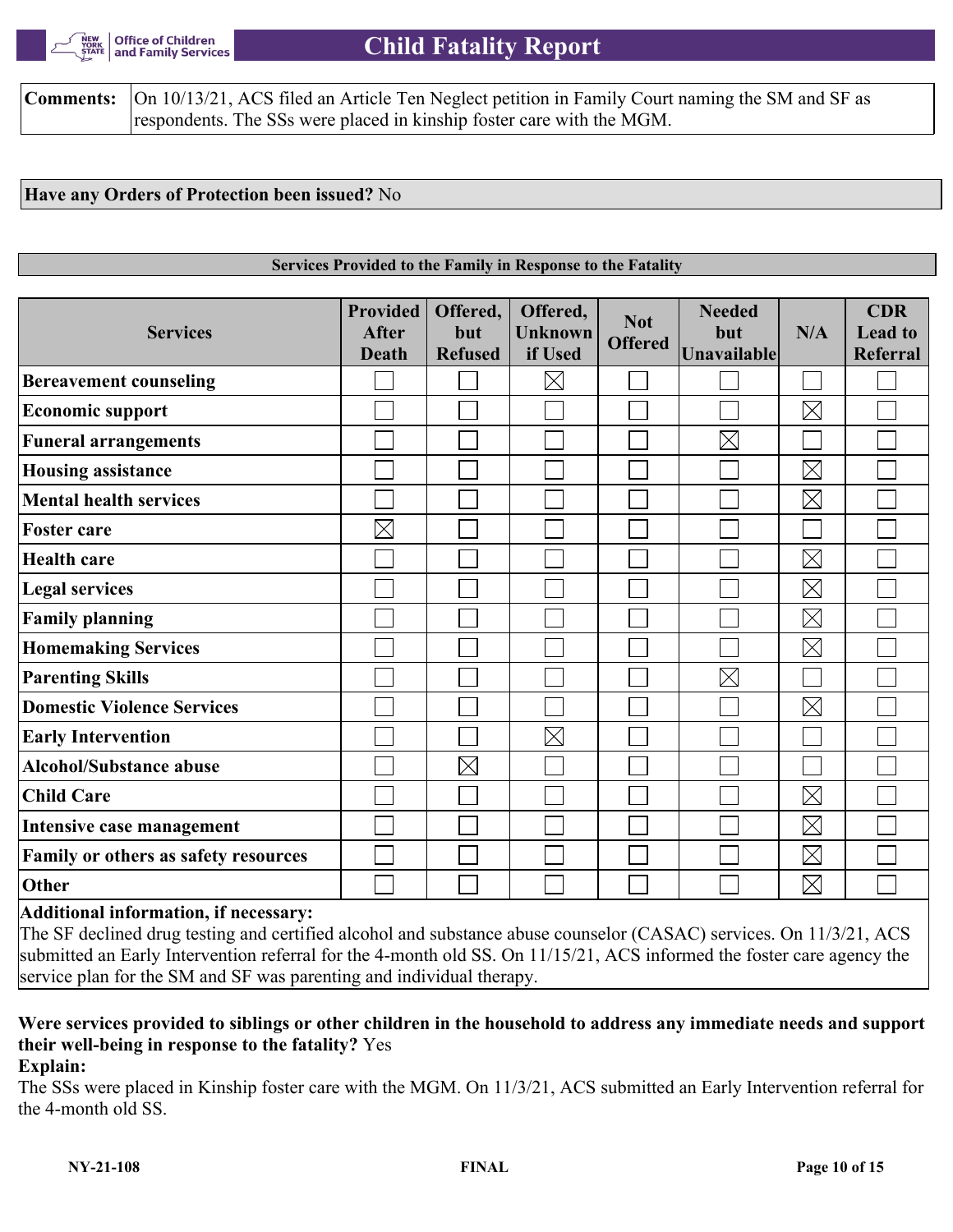

# **Were services provided to parent(s) and other care givers to address any immediate needs related to the fatality?** No

### **Explain:**

The SF declined drug testing and certified alcohol and substance abuse counselor (CASAC). On 11/15/21, ACS informed the foster care agency the service plan for the SM and SF was parenting and individual therapy.

# **History Prior to the Fatality**

# **Child Information Did the child have a history of alleged child abuse/maltreatment?** Yes **Was the child ever placed outside of the home prior to the death?** No **Were there any siblings ever placed outside of the home prior to this child's death?** No **Was the child acutely ill during the two weeks before death?** No

# **CPS - Investigative History Three Years Prior to the Fatality**

| Date of<br><b>SCR</b><br><b>Report</b> | <b>Alleged</b><br>Victim(s)              | <b>Alleged</b><br>Perpetrator(s)             | <b>Allegation(s)</b>             | <b>Allegation</b><br>Outcome | Compliance<br>Issue(s) |
|----------------------------------------|------------------------------------------|----------------------------------------------|----------------------------------|------------------------------|------------------------|
| 10/04/2020                             | Other Child - cousin,<br>Female, 9 Years | Mother, Female, 22<br>Years                  | Inadequate<br>Guardianship       | Unsubstantiated              | N <sub>o</sub>         |
|                                        | Other Child - cousin,<br>Female, 9 Years | Aunt/Uncle, Female, 25   Inadequate<br>Years | Guardianship                     | Unsubstantiated              |                        |
|                                        | Other Child - cousin,<br>Female, 9 Years | Grandparent, Female, 52 Inadequate<br>Years  | Guardianship                     | Unsubstantiated              |                        |
|                                        | Other Child - cousin,<br>Female, 9 Years | Father, Male, 31 Years                       | Inadequate<br>Guardianship       | Unsubstantiated              |                        |
|                                        | Other Child - cousin,<br>Female, 9 Years | Mother, Female, 22<br>Years                  | Parents Drug / Alcohol<br>Misuse | Unsubstantiated              |                        |
|                                        | Other Child - cousin,<br>Female, 9 Years | Aunt/Uncle, Female, 25<br>Years              | Parents Drug / Alcohol<br>Misuse | Unsubstantiated              |                        |
|                                        | Other Child - cousin,<br>Female, 9 Years | Father, Male, 31 Years                       | Parents Drug / Alcohol<br>Misuse | Unsubstantiated              |                        |
|                                        | Sibling, Male, 2 Years                   | Mother, Female, 22<br>Years                  | Inadequate<br>Guardianship       | Unsubstantiated              |                        |
|                                        | Sibling, Male, 2 Years                   | Aunt/Uncle, Female, 25<br>Years              | Inadequate<br>Guardianship       | Unsubstantiated              |                        |
|                                        | Sibling, Male, 2 Years                   | Grandparent, Female, 52 Inadequate<br>Years  | Guardianship                     | Unsubstantiated              |                        |
|                                        | Sibling, Male, 2 Years                   | Father, Male, 31 Years                       | Inadequate<br>Guardianship       | Unsubstantiated              |                        |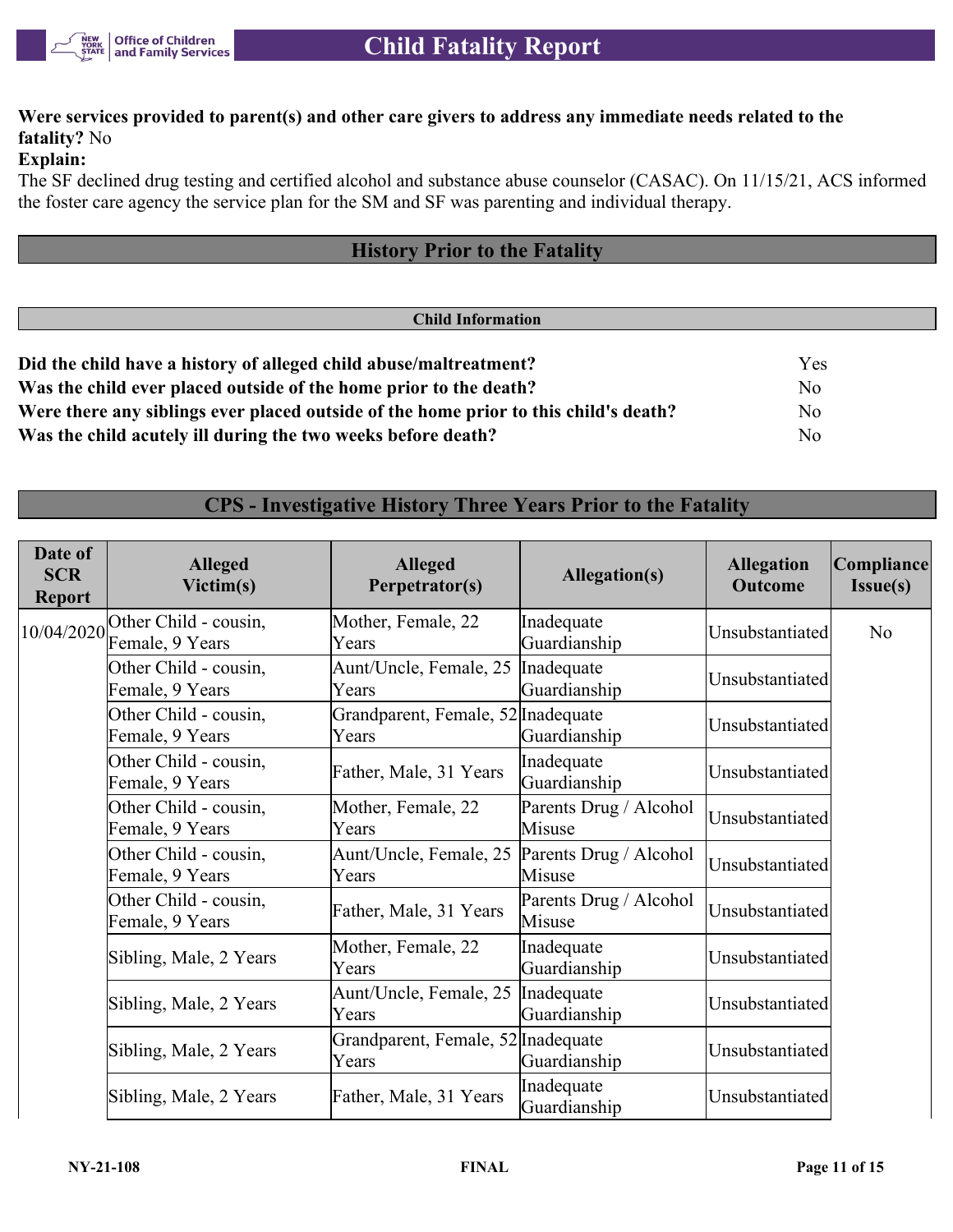| Sibling, Male, 2 Years            | Mother, Female, 22<br>Years                 | Parents Drug / Alcohol<br>Misuse | Unsubstantiated |
|-----------------------------------|---------------------------------------------|----------------------------------|-----------------|
| Sibling, Male, 2 Years            | Aunt/Uncle, Female, 25<br>Years             | Parents Drug / Alcohol<br>Misuse | Unsubstantiated |
| Sibling, Male, 2 Years            | Father, Male, 31 Years                      | Parents Drug / Alcohol<br>Misuse | Unsubstantiated |
| Deceased Child, Male, 5<br>Months | Mother, Female, 22<br>Years                 | Inadequate<br>Guardianship       | Unsubstantiated |
| Deceased Child, Male, 5<br>Months | Aunt/Uncle, Female, 25<br>Years             | Inadequate<br>Guardianship       | Unsubstantiated |
| Deceased Child, Male, 5<br>Months | Grandparent, Female, 52 Inadequate<br>Years | Guardianship                     | Unsubstantiated |
| Deceased Child, Male, 5<br>Months | Father, Male, 31 Years                      | Inadequate<br>Guardianship       | Unsubstantiated |
| Deceased Child, Male, 5<br>Months | Mother, Female, 22<br>Years                 | Parents Drug / Alcohol<br>Misuse | Unsubstantiated |
| Deceased Child, Male, 5<br>Months | Aunt/Uncle, Female, 25<br>Years             | Parents Drug / Alcohol<br>Misuse | Unsubstantiated |
| Deceased Child, Male, 5<br>Months | Father, Male, 31 Years                      | Parents Drug / Alcohol<br>Misuse | Unsubstantiated |

## **Report Summary:**

The 10/4/20 SCR report alleged that the mothers (SM and MA) and the SF drank alcohol and smoked marijuana at times and became impaired while caring for the cousin, 2-yo CH, and SC. When impaired the SM and MA and the SF failed to tend to the CHN's needs, leaving them crying and fending for themselves. The MA and SF sold marijuana from the home via social media. The marijuana was accessible to the 2-yo and 7-yo cousin. The MA and the SF were gang affiliated, wore red bandanas to show their affiliation, and dressed the CHN in gang colors. The report also alleged the SF often slapped the 2-yo CH; the last incident occurred two days prior to the 10/4/20 report.

| <b>Report Determination: Unfounded</b> | <b>Date of Determination: 12/02/2020</b> |
|----------------------------------------|------------------------------------------|
|                                        |                                          |

### **Basis for Determination:**

ACS unsubstantiated the allegations of the report on the basis of no credible evidence. ACS documented the parents, other adults, and children denied the allegation and no evidence was observed during the investigation

### **OCFS Review Results:**

The report was initiated in a timely manner and pertinent collaterals were contacted. There was evidence of supervisory involvement.

## **Are there Required Actions related to the compliance issue(s)?**  $\Box$  Yes  $\Box$  No

| Date of<br><b>SCR</b><br><b>Report</b> | <b>Alleged</b><br>Victim(s) | <b>Alleged</b><br>Perpetrator(s)                                                   | Allegation(s) | <b>Allegation</b><br><b>Outcome</b> | Compliance <br><b>Issue(s)</b> |
|----------------------------------------|-----------------------------|------------------------------------------------------------------------------------|---------------|-------------------------------------|--------------------------------|
|                                        |                             | 12/05/2019 Sibling, Male, 2 Years Mother, Female, 21 Years Inadequate Guardianship |               | Unsubstantiated                     | Yes                            |
| <b>Report Summary:</b>                 |                             |                                                                                    |               |                                     |                                |

The 12/5/19 SCR report alleged that at the end of October 2019, the SM repeatedly punched the father while the father was holding the 2-yo CH. The father turned his back to the SM to keep the 2-yo protected.

| <b>Report Determination: Unfounded</b><br>Date of Determination: $02/03/2020$ |  |
|-------------------------------------------------------------------------------|--|
|-------------------------------------------------------------------------------|--|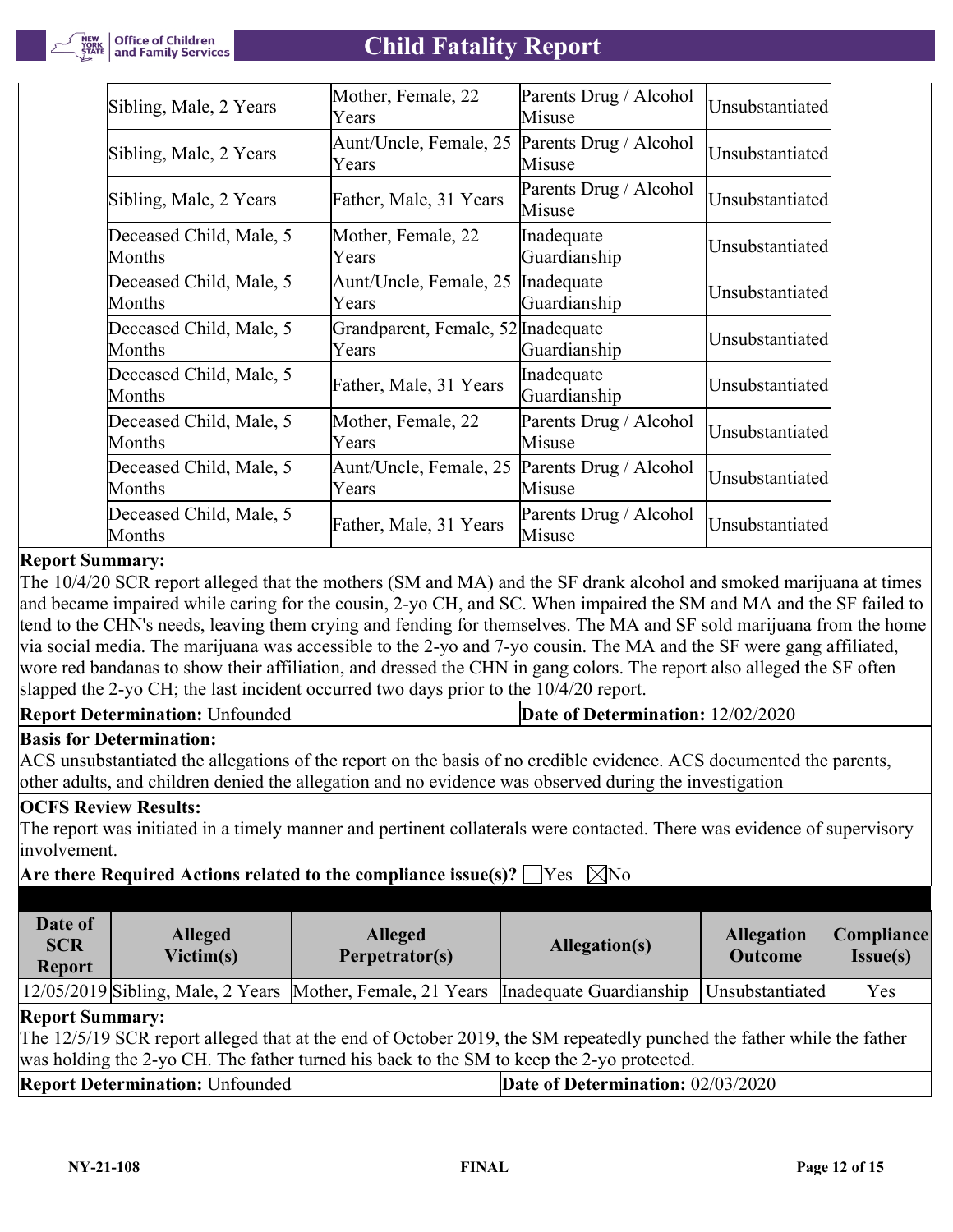

### **Basis for Determination:**

ACS unsubstantiated the allegations of the report on the basis of no credible evidence that the child was injured. However, NYCRO does not agree with the decision.

# **OCFS Review Results:**

The SM confirmed there was intimate partner violence that occurred in October 2019 between herself and the father. According to the SM, the father attacked her and attempted to take the 2-yo CH from her. SM admitted to hitting the father on his back while he was holding a sleeping 2-yo in an attempt to prevent him from taking the 2-yo CH. According to the SM, the 2-yo was asleep during the incident. There was a domestic incident report (DIR) documented for this incident on 10/6/19. As per the DIR, the SM and father had a verbal dispute and they both slapped and pushed one another. On the report, it was noted neither party had any injuries.

**Are there Required Actions related to the compliance issue(s)?**  $\boxtimes$  Yes  $\Box$  No

#### **Issue:**

Appropriateness of allegation determination

### **Summary:**

ACS did not incorporate information to make the determination for the allegation of IG. The documentation reflected the SM admitted to hitting the father on the back while he held the 2-yo, sleeping in the park with the 2-yo, and being around the father when they had an active OP.

## **Legal Reference:**

FCA 1012 (e) & (f);18 NYCRR 432.2(b)(3)(iv)

### **Action:**

ACS must submit a PIP within 45 days that identifies the action the agency has taken or will take to address the citations identified in the fatality report. ACS must meet with the staff involved with this fatality investigation and inform NYCRO of the date of the meeting, who attended and what was discussed.

| Date of<br><b>SCR</b><br><b>Report</b> | <b>Alleged</b><br>Victim(s) | <b>Alleged</b><br>Perpetrator(s)                                                   | Allegation(s)                                                                                 | <b>Allegation</b><br><b>Outcome</b> | Compliance <br>Issue(s) |
|----------------------------------------|-----------------------------|------------------------------------------------------------------------------------|-----------------------------------------------------------------------------------------------|-------------------------------------|-------------------------|
|                                        |                             | 06/30/2019 Sibling, Male, 1 Years Mother, Female, 21 Years Inadequate Guardianship |                                                                                               | Unsubstantiated                     | N <sub>o</sub>          |
|                                        |                             |                                                                                    | Sibling, Male, 1 Years Mother, Female, 21 Years Lacerations / Bruises / Welts Unsubstantiated |                                     |                         |

### **Report Summary:**

The 6/30/19 SCR report alleged that out of anger, the SM, hit the 1-yo with her hands on his back, legs, and arms. As a result, the 1-yo sustained welts.

**Report Determination:** Unfounded **Date of Determination: 08/14/2019** 

#### **Basis for Determination:**

ACS unsubstantiated the allegations on the basis of no credible evidence. ACS staff did not observe any signs of abuse or neglect in the home. The 1-yo was free from marks or bruises. The SM and collaterals denied the allegations. The 1-yo was free from marks and bruises during the course of the investigation.

#### **OCFS Review Results:**

ACS conducted the investigation with the parameters of SSL. Appropriate notices were provided and there was evidence of supervisory involvement.

**Are there Required Actions related to the compliance issue(s)?**  $\Box$  Yes  $\Box$  No

### **CPS - Investigative History More Than Three Years Prior to the Fatality**

The SF was known to the SCR and ACS as a subject in one report dated 3/3/17. The SF was listed as the Parent Substitute (PS). The allegations of the 3/3/17 report were IG and PD/AM of the 4-yo male CH by the SF and mother, IF/C/S of the 4 yo by the mother, and IG of the 4-yo by the grandparent and biological father. On 5/10/17, ACS unfounded the report.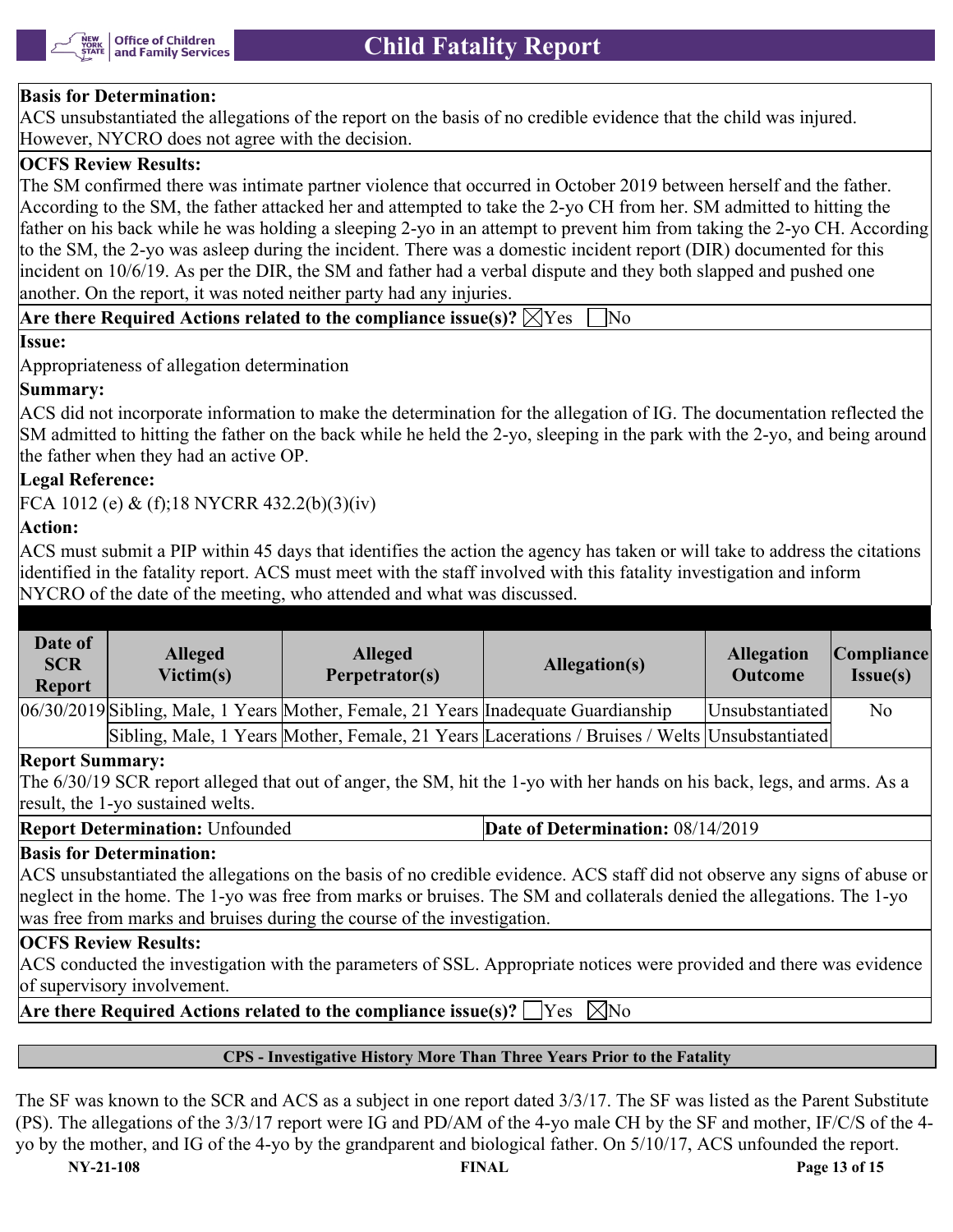

The SM was known to the SCR and ACS in two reports dated 5/6/18 and 5/8/18. The allegations of the 5/6/18 report were IG and LS of the now 3-yo SS by the SM and biological father. On 7/5/18, ACS substantiated the allegation of IG by the father and unsubstantiated the allegation of LS by the SM. The allegations of the 5/8/18 report were IG and LS of the now 3-yo SS by the SM. On 7/5/18, ACS unfounded the report.

#### **Known CPS History Outside of NYS**

There was no known CPS History outside of NYS.

#### **Required Action(s)**

#### **Are there Required Actions related to compliance issues for provisions of CPS or Preventive services ?**  $\boxtimes$ Yes  $\Box$ No

| Issue:   | Adequacy of Child Protective Services casework contacts (open services)                                                                                                                                                                                                                                                         |
|----------|---------------------------------------------------------------------------------------------------------------------------------------------------------------------------------------------------------------------------------------------------------------------------------------------------------------------------------|
| Summary: | The Family Service Progress Notes reflected that during the month of November 2018 and March<br>2019, there was no case activity documented.                                                                                                                                                                                    |
|          | Legal Reference: $ 18 \text{ NYCRR } 432.2(b)(4)(vi)$                                                                                                                                                                                                                                                                           |
| Action:  | ACS must submit a PIP within 45 days that identifies the action the agency has taken or will take to<br>address the citations identified in the fatality report. ACS must meet with the staff involved with this<br>fatality investigation and inform NYCRO of the date of the meeting, who attended and what was<br>discussed. |
|          |                                                                                                                                                                                                                                                                                                                                 |

#### **Preventive Services History**

On 5/12/17, ACS opened a service case as there was a need for appropriate sleeping accommodations. ACS placed an order for a crib. No FASPs were completed and the service case was closed 8/2/17.

During the 5/6/18 investigation, ACS opened a service case on 5/9/18. The initial FASP reflected that the father threw the now 3-yo ( who was 6 months old at the time) at the SM and the SM's family reportedly intervened. On 5/11/18, ACS filed an Article Ten Neglect petition in court. An OP was issued against the father for the 3-yo. Agency supervised visits were ordered. The family service plan for the father included batterer's counseling and clinical health services. The SM's service plan included: DV services and housing Services. The CH's service plan included: child care services and case management services. The Family Service Progress Notes (FSPN) reflected the SM and father were referred for toxicology screening. The SM was engaged in parenting and DV services.

The 6/7/19 FASP reflected the 6-month-old CH and SM were residing in a DV shelter. The CH's attorney requested for ACS to end supervision as the father's whereabouts were unknown and asked that custody be granted to the mother. The Family Court requested the father be notified one more time before custody being granted to the SM. Supervision ended on 5/17/19 and the service case was closed.

#### **Legal History Within Three Years Prior to the Fatality**

**Was there any legal activity within three years prior to the fatality investigation?** There was no legal activity.